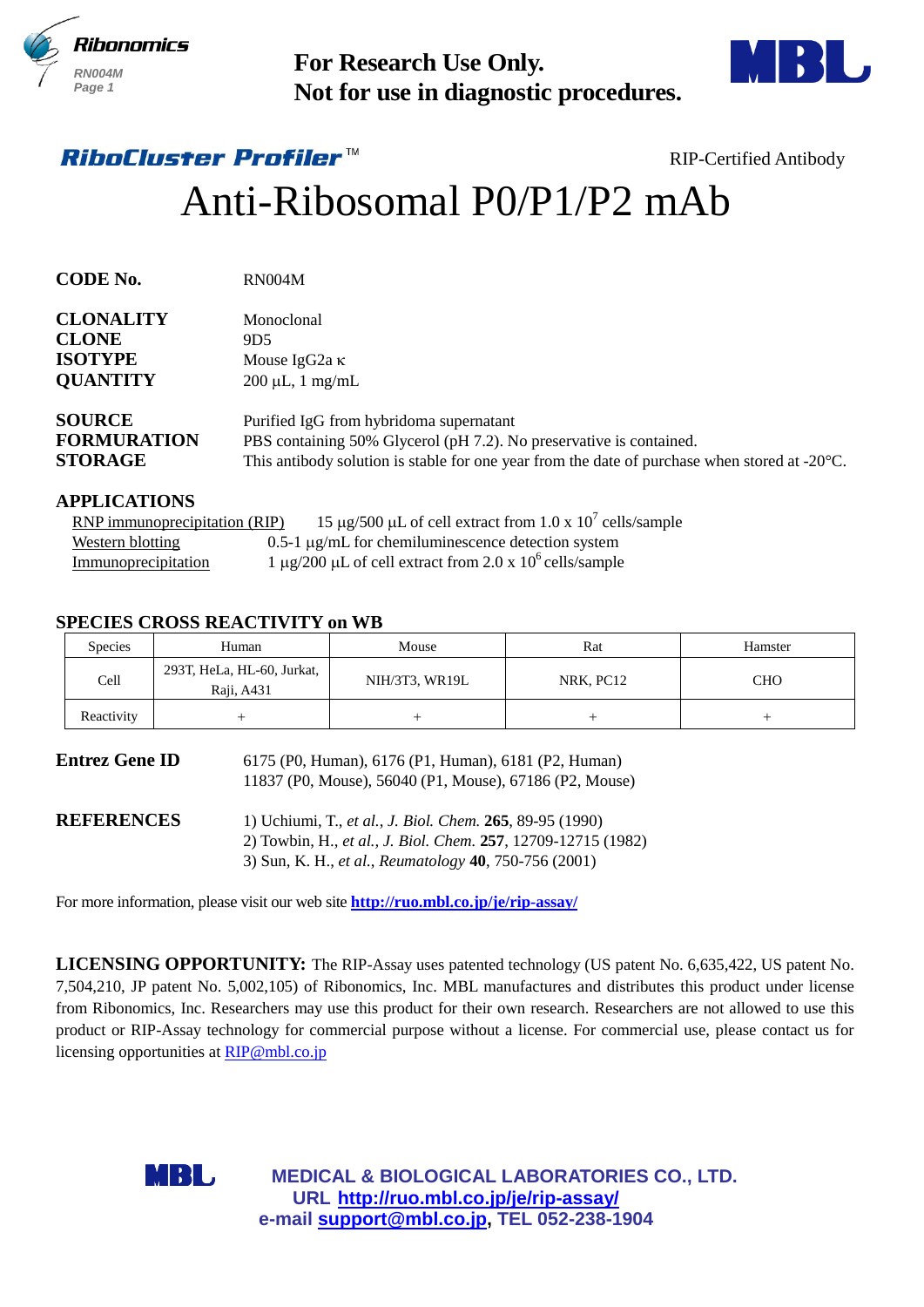*RN004M Page 2*

# **RELATED PRODUCTS**

| <b>RIP-Assay Kit</b>          |                                   |
|-------------------------------|-----------------------------------|
| <b>RN1001</b>                 | <b>RIP-Assay Kit</b>              |
| <b>RN1005</b>                 | RIP-Assay Kit for microRNA        |
| <b>RIP-Certified Antibody</b> |                                   |
| RN004M                        | Anti-Ribosomal P0/P1/P2 mAb       |
| RN001P                        | Anti-EIF4E pAb                    |
| RN002P                        | Anti-EIF4G1 pAb                   |
| RN003P                        | Anti-EIF4G2 pAb                   |
| RN004P                        | Anti-ELAVL1 (HuR) pAb             |
| RN005P                        | Anti-ELAVL2 (HuB) pAb             |
| RN006P                        | Anti-ELAVL3 (HuC) pAb             |
| RN007P                        | Anti-IGF2BP1 (IMP1) pAb           |
| RN008P                        | Anti-IGF2BP2 (IMP2) pAb           |
| RN009P                        | Anti-IGF2BP3 (IMP3) pAb           |
| RN010P                        | Anti-MSI1 (Musashi1) pAb          |
| RN011P                        | Anti-PTBP1 pAb                    |
| RN012P                        | Anti-STAU1 pAb                    |
| RN013P                        | Anti-STAU2 pAb                    |
| RN014P                        | Anti-TIA1 pAb                     |
| RN015P                        | Anti-YBX1 pAb                     |
| RN016P                        | Anti-FMR1 pAb                     |
| RN017P                        | Anti-FXR1 pAb                     |
| RN018P                        | Anti-FXR2 pAb                     |
| <b>RN019P</b>                 | Anti-HNRNPK pAb                   |
| RN020P                        | Anti-ILF3 pAb                     |
| RN021P                        | Anti-KHDRBS1 pAb                  |
| RN022P                        | Anti-PABPC4 pAb                   |
| RN024P                        | Anti-PCBP1 pAb                    |
| RN025P                        | Anti-PCBP2 pAb                    |
| RN026P                        | Anti-PUM1 pAb                     |
| <b>RN027P</b>                 | Anti-PUM2 pAb                     |
| <b>RN028P</b>                 | Anti-EIF2C1 (AGO1) pAb            |
| RN032P                        | Anti-CIRBP pAb                    |
| RN033P                        | Anti-TNRC6A (GW182) pAb           |
| RN037P                        | Anti-AUH pAb                      |
| RN038P                        | Anti-CPEB1 pAb                    |
| RN041P                        | Anti-KHDRBS2 (SLM1) pAb           |
| RN045P                        | Anti-SLBP pAb                     |
| <b>RN001M</b>                 | Anti-IGF2BP1 (IMP1) mAb (6H6)     |
| <b>RN003M</b>                 | Anti-EIF2C2 (AGO2) mAb (1B1-E2H5) |
| <b>RN005M</b>                 | Anti-EIF2C2 (AGO2) mAb (2A8)      |

#### RBP Antibody

RBP Antibody works on WB and /or IP, but not certified for working on RIP-Assay.

| RN023PW | Anti-PABPN1 pAb        |
|---------|------------------------|
| RN028PW | Anti-EIF2C1 (AGO1) pAb |
| RN029PW | Anti-EIF2C2 (AGO2) pAb |
| RN030PW | Anti-DICER1 pAb        |
| RN031PW | Anti-ZFP36 (TTP) pAb   |
| RN034PW | Anti-CUGBP1 pAb        |
| RN035PW | Anti-CUGBP2 pAb        |
| RN036PW | Anti-ACO1 (IRP1) pAb   |
| RN039PW | Anti-CPEB2 pAb         |
| RN040PW | Anti-CPEB4 pAb         |
| RN042PW | Anti-MBNL1 pAb         |
| RN043PW | Anti-NOVA1 pAb         |

| RN044PW | Anti-NOVA2 pAb            |
|---------|---------------------------|
| RN046PW | Anti-SYNCRIP (HNRNPQ) pAb |
| RN047PW | Anti-PTBP2 pAb            |
| RN048PW | Anti-G3BP1 pAb            |
| RN049PW | Anti-G3BP2 pAb            |
| RN050PW | Anti-GRSF1 pAb            |
| RN051PW | Anti-HDLBP (Vigilin) pAb  |
| RN052PW | Anti-HNRNPC pAb           |
| RN053PW | Anti-PAIP1 pAb            |
| RN054PW | Anti-PCBP3 pAb            |
| RN055PW | Anti-AIMP1 (SCYE1) pAb    |
| RN056PW | Anti-SERBP1 pAb           |
| RN057PW | Anti-TARBP1 pAb           |
| RN058PW | Anti-TARBP2 pAb           |
| RN059PW | Anti-TIAL1 pAb            |
| RN060PW | Anti-HNRNPD (AUF1) pAb    |
| RN061PW | Anti-HNRNPA0 pAb          |
| RN062PW | Anti-DGCR8 pAb            |
| RN063PW | Anti-DHX9 pAb             |
| RN064PW | Anti-FUSIP1 pAb           |
| RN065PW | Anti-KHSRP pAb            |
| RN066PW | Anti-KIAA0020 pAb         |
| RN067PW | Anti-PPP1R10 pAb          |
| RN068PW | Anti-PPP1R8 pAb           |
| RN069PW | Anti-RBM14 pAb            |
| RN070PW | Anti-RPS10 pAb            |
| RN071PW | Anti-RPS19 pAb            |
| RN072PW | Anti-RPS6 pAb             |
| RN073PW | Anti-RPS9 pAb             |
| RN074PW | Anti-SSB (La) pAb         |
| RN075PW | Anti-PPARGC1B pAb         |
| RN076PW | Anti-PPRC1 pAb            |
| RN077PW | Anti-SMN1 pAb             |
| RN078PW | Anti-SMNDC1 pAb           |
| RN079PW | Anti-SRSF7 (9G8) pAb      |
| RN080PW | Anti-SRSF3 (SRp20) pAb    |
| RN081PW | Anti-SRSF9 (SRp30c) pAb   |
| RN082PW | Anti-SRSF5 (SRP40) pAb    |
| RN083PW | Anti-AQR (IBP160) pAb     |
| RN084PW | Anti-SRRM1 (SRM160) pAb   |
| RN085PW | Anti-U2AF1 pAb            |
| RN086PW | Anti-U2AF2 pAb            |
| RN087PW | Anti-ALYREF (THOC4) pAb   |
| RN088PW | Anti-NXF1 (TAP) pAb       |
| RN089PW | Anti-MAGOH pAb            |
| RN090PW | Anti-DDX21 pAb            |
| RN091PW | Anti-DDX23 pAb            |
| RN092PW | Anti-NONO (P54NRB) pAb    |
| RN093PW | Anti-PRPF4 pAb            |
| RN094PW | Anti-PRPF8 pAb            |
| RN095PW | Anti-SNRNP200 pAb         |
| RN096PW | Anti-SNRNP40 pAb          |
| RN097PW | Anti-SNRNP70 pAb          |
| RN002MW | Anti-CUGBP1 mAb (3B1)     |
|         |                           |

For the latest information of RiboCluster Profiler™, please visit our website at [http://ruo.mbl.co.jp/je/rip-assay/](https://ruo.mbl.co.jp/je/rip-assay/)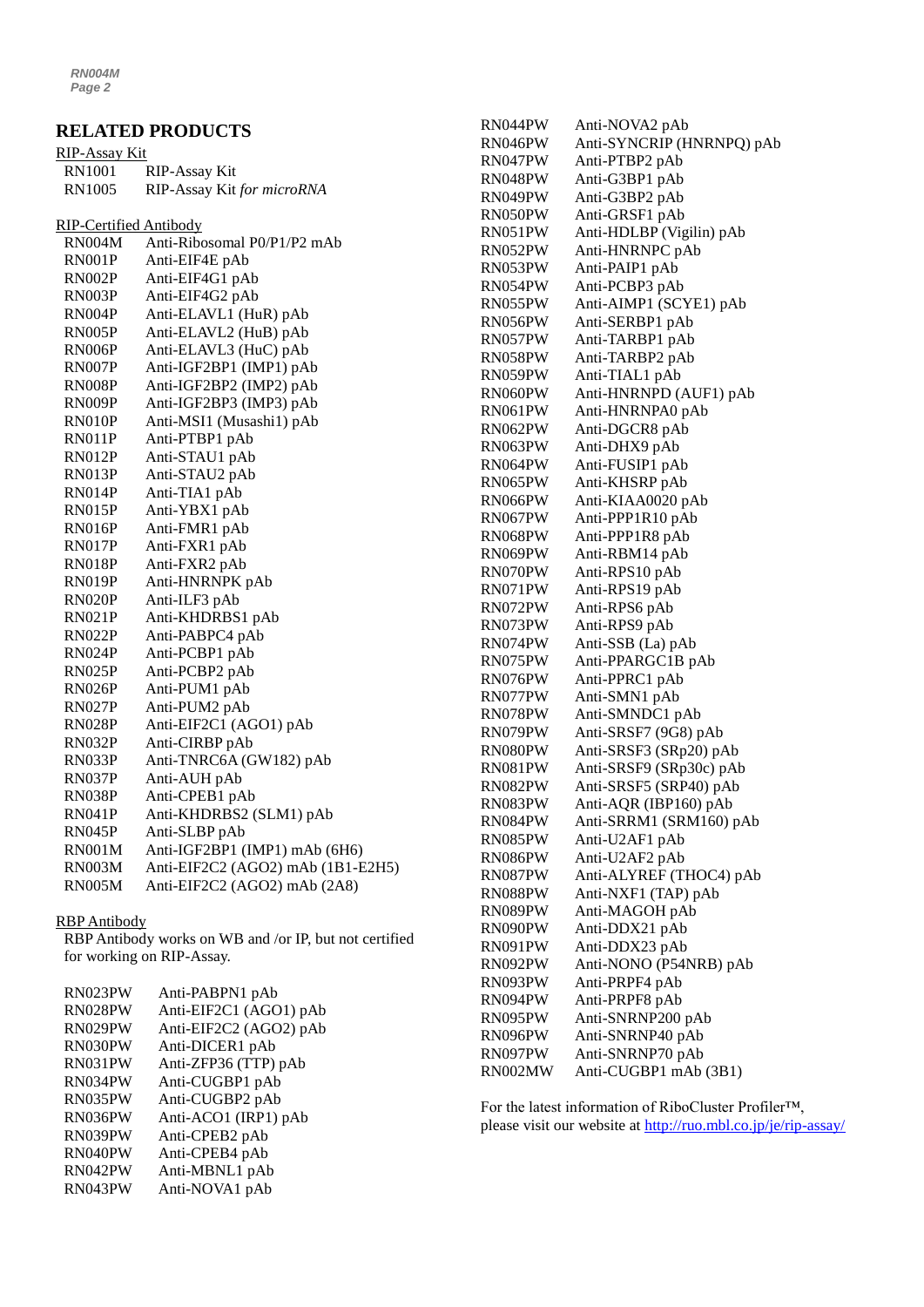# *g* **RNP immunoprecipitation**

**Example 1.1 Example 1.1 example 1.1 Condensation** Some buffers and response to the protocol packaged in the Some buffers and reagents are included in the RIP-Assay Kit (code. RN1001). Please also refer to the protoc RIP-Assay Kit.

[Material Preparation]

- 1. Lysis Buffer (+)
	- Before using the Lysis Buffer, protease inhibitors, RNase inhibitors, and DTT are added to the Lysis Buffer at the appropriate concentration.
- 2. Wash Buffer (+)

Before using the Wash Buffer, DTT is added to the Wash Buffer at the appropriate concentration.

- 3. Antibody conjugated Protein A beads
	- A) Mix 25 µL of 50% protein A agarose beads slurry resuspended in nuclease-free PBS with 1 mL of Wash Buffer (+), and then add Mouse IgG2a (code. M076-3) or Anti-Ribosomal P0/P1/P2 mAb at the concentration suggested in the **APPLICATIONS**. Incubate with gentle agitation for 1 hr. at 4°C.
	- B) During pre-clear steps (Protocol 3)), wash the beads 1 time with ice-cold Lysis Buffer (+) (centrifuge the tube at 2,000 x g for 1 min.). Carefully discard the supernatant using a pipettor without disturbing the beads and incubate at 4°C until just before use.

[Protocol]

- 1) Wash the cells  $(1.0 \times 10^7 \text{ cells/sample})$  4 times with PBS and resuspend them with 500 µL of ice-cold Lysis Buffer (+) containing appropriate protease inhibitors, RNase inhibitors, and DTT. Vortex thoroughly, then incubate on ice for 10 min.
- 2) Centrifuge the tube at 12,000 x g for 5 min. at 4°C and transfer the supernatant to another tube.
- 3) Add 25  $\mu$ L of 50% protein A agarose beads slurry resuspended in Lysis Buffer (+) into the supernatant. Incubate it at 4°C with rotating for 1 hr.
- 4) Centrifuge the tube at 2,000 x g for 1 min. at 4°C and transfer the supernatant to the tube containing antibody conjugated beads, then incubate with gentle agitation for 3 hr. at 4°C.
- 5) Wash the beads 4 times with Wash Buffer  $(+)$  (centrifuge the tube at 2,000 x g for 1 min.).
- 6) Add 400 µL of Master mix solution (Solution I: Solution II = 10 µL: 390 µL). Vortex thoroughly, then spin-down.
- 7) Add 250  $\mu$ L of Solution III. Vortex thoroughly. Centrifuge the tube at 2,000 x g for 2 min.
- 8) Transfer the supernatant to the tube containing  $2 \mu L$  of Solution IV.
- 9) Add 600  $\mu$ L of ice-cold 2-propanol and place at -20 $\degree$ C for 20 min. Centrifuge the tube at 12,000 x g for 10 min.
- 10) Wash the pellet 2 times with 0.5 mL of ice-cold 70% ethanol and let the pellet dry for 5-15 min.
- 11) Dissolve the pellet in nuclease-free water.
- 12) Quantify the isolated RNA using NanoDrop (Thermo Fisher Scientific Inc.) and check the quality of RNA with Bioanalyzer (Agilent Technologies, Inc.).

(Positive control for RNP immunoprecipitation; 293T)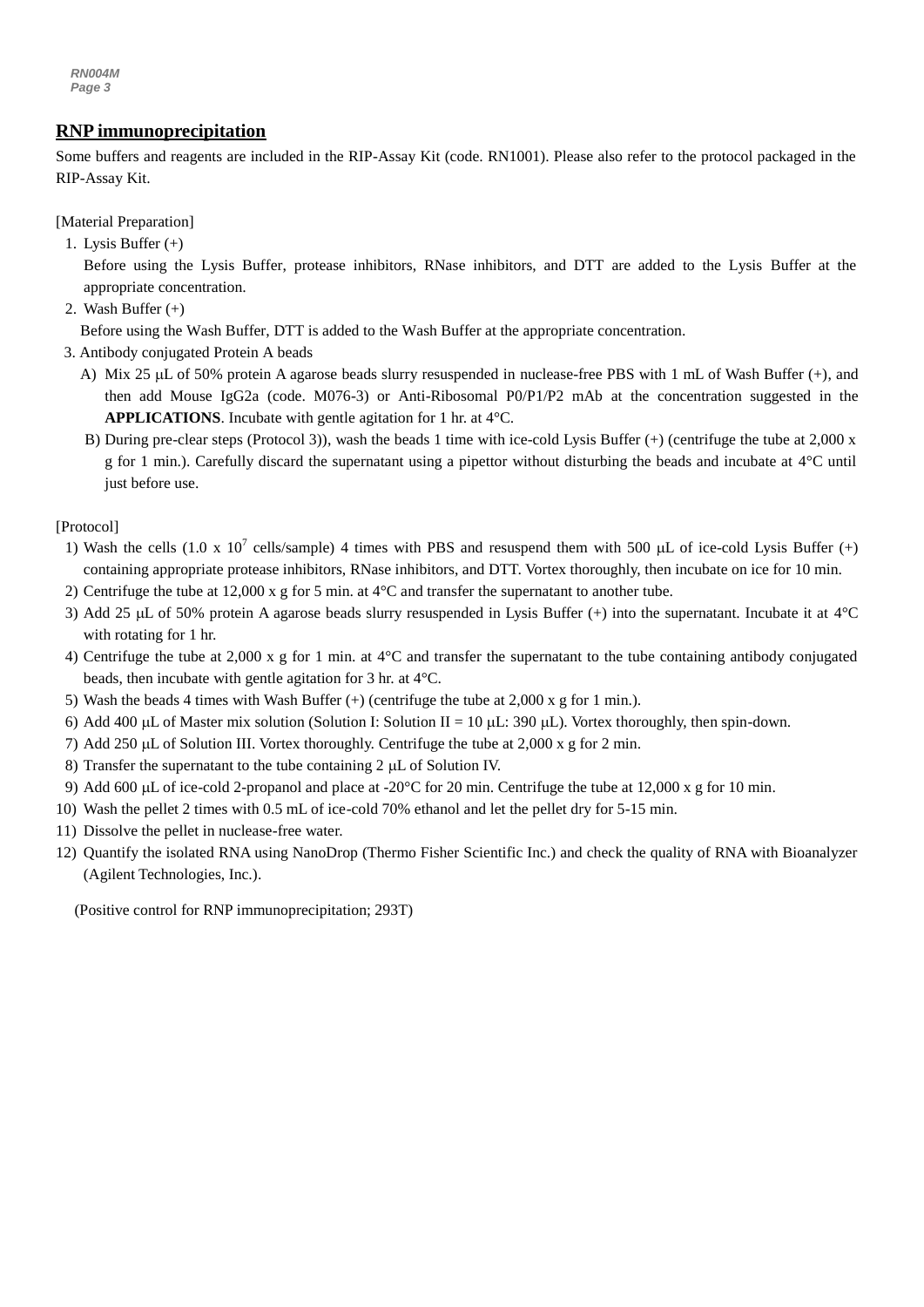

*Analysis of RNA with Bioanalyzer*

| Average of the RNA Quantity (n=2) |          |  |
|-----------------------------------|----------|--|
| Antibody                          | RNA (ng) |  |
| Mouse IgG2a                       | 56.2     |  |
| RN004M                            | 4891.4   |  |
| <b>Total RNA</b>                  | 163215.0 |  |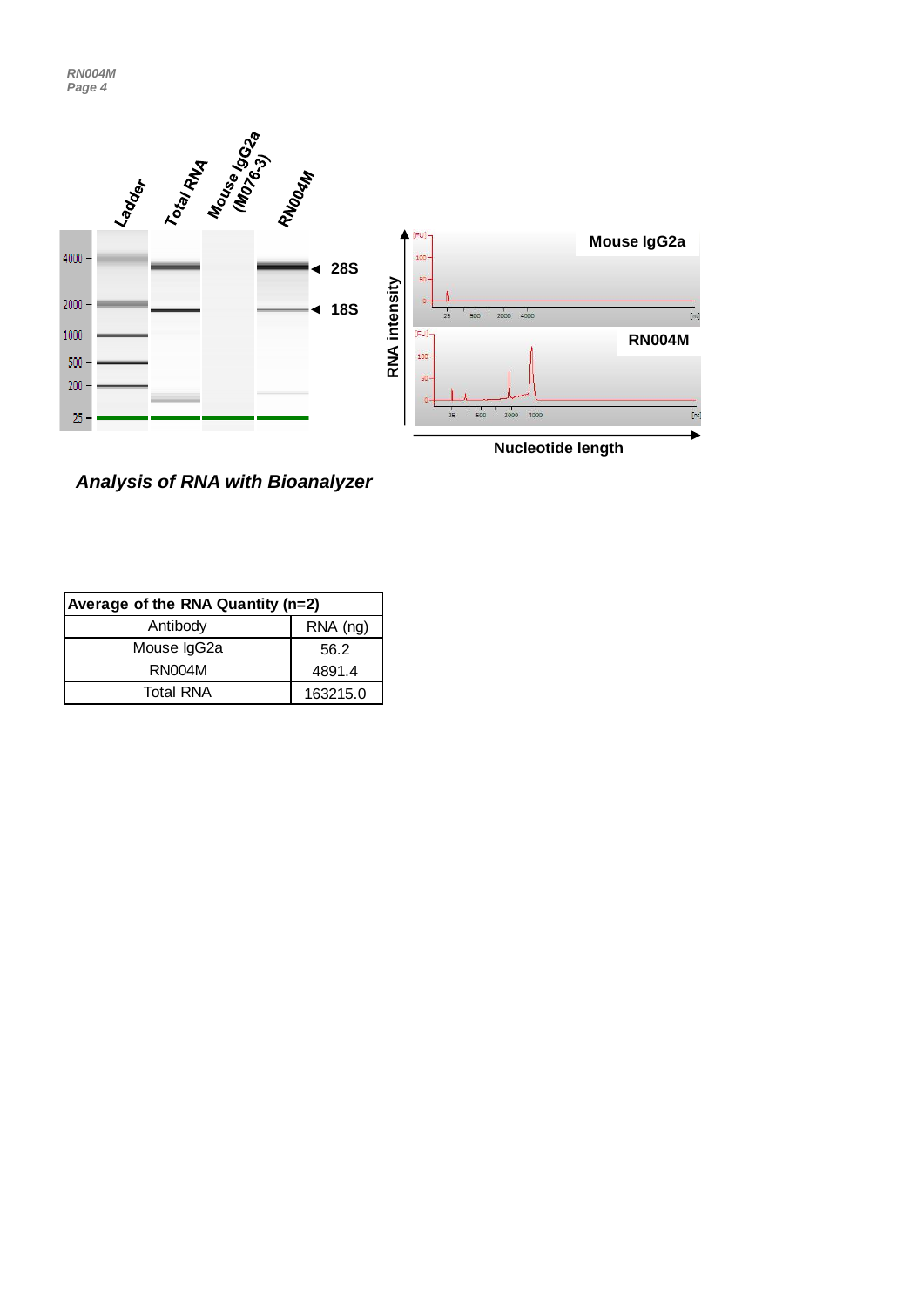# **SDS-PAGE & Western blotting**

- 1) Wash 1 x  $10^7$  cells 3 times with PBS and suspend them in 1 mL of Laemmli's sample buffer, then sonicate briefly (up to 10 sec.).
- 2) Centrifuge the tube at 12,000 x g for 5 min. at 4°C and transfer the supernatant to another tube.
- 3) Boil the samples for 3 min. and centrifuge. Load 10  $\mu$ L of the sample per lane in a 1-mm-thick SDS-polyacrylamide gel (15%) acrylamide) for electrophoresis.
- 4) Blot the protein to a polyvinylidene difluoride (PVDF) membrane at 1 mA/cm<sup>2</sup> for 1 hr. in a semi-dry transfer system (Transfer Buffer: 25 mM Tris, 190 mM glycine, 20% MeOH). See the manufacturer's manual for precise transfer procedure.
- 5) To reduce nonspecific binding, soak the membrane in 10% skimmed milk (in PBS, pH 7.2) for 1 hr. at room temperature.
- 6) Incubate the membrane with primary antibody diluted with 1% skimmed milk (in PBS, pH 7.2) as suggested in the **APPLICATIONS** for 1 hr. at room temperature. (The concentration of antibody will depend on the conditions.)
- 7) Wash the membrane with PBS-T (0.05% Tween-20 in PBS) [5 min. x 3 times].
- 8) Incubate the membrane with the 1:10,000 of [anti-IgG \(H+L chain\) \(Mouse\) pAb-HRP](http://ruo.mbl.co.jp/g/dtl/A/330/) (MBL; code no. 330) diluted with 1% skimmed milk (in PBS, pH 7.2) for 1 hr. at room temperature.
- 9) Wash the membrane with PBS-T (5 min. x 3 times).
- 10) Wipe excess buffer on the membrane, then incubate it with appropriate chemiluminescence reagent for 1 min. Remove extra reagent from the membrane by dabbing with paper towel, and seal it in plastic wrap.
- 11) Expose to an X-ray film in a dark room for 30 sec. Develop the film as usual. The condition for exposure and development may vary.

(Positive controls for Western blotting; 293T, HeLa, HL-60, Jurkat, Raji, A431, NIH/3T3, WR19L, NRK, PC12 and CHO)



# *Western blot analysis of Ribosomal P0/P1/P2*

Lane 1: 293T Lane 2: HeLa Lane 3: HL-60 Lane 4: Jurkat Lane 5: Raji Lane 6: A431 Lane 7: NIH/3T3 Lane 8: WR19L Lane 9: NRK Lane 10: PC12 Lane 11: CHO

Immunoblotted with RN004M